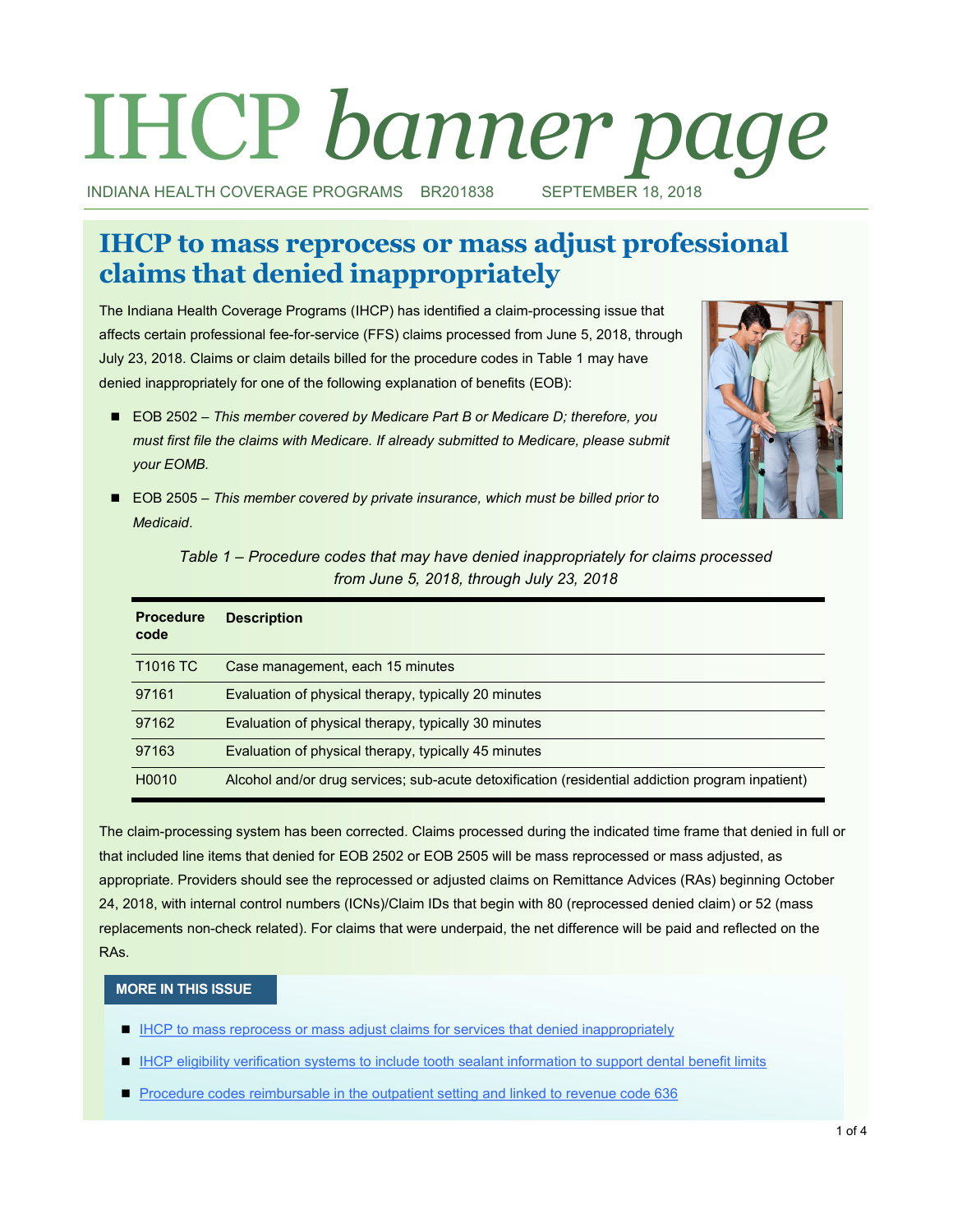# <span id="page-1-0"></span>**IHCP to mass reprocess or mass adjust claims for services that denied inappropriately**

The Indiana Health Coverage Programs (IHCP) has identified a claim-processing issue that affects fee-for-service (FFS) claims for a number of procedure codes, including codes for transportation, durable medical equipment (DME), and other services, that processed from May 30, 2018, through June 4, 2018. Claims or claim details billed for these procedure codes may have denied inappropriately for one of the following explanation of benefits (EOB):

- EOB 2502 This member covered by Medicare Part B or Medicare D; therefore, you must first file the claims with *Medicare. If already submitted to Medicare, please submit your EOMB.*
- EOB 2505 *This member covered by private insurance, which must be billed prior to Medicaid*.

The claim-processing system has been corrected. Claims processed during the indicated time frame for the identified procedure codes that denied in full or that included line items that denied for EOB 2502 or EOB 2505 will be mass reprocessed or mass adjusted, as appropriate. Providers should see the reprocessed or adjusted claims on Remittance Advices (RAs) beginning October 24, 2018, with internal control numbers (ICNs)/ Claim IDs that begin with 80 (reprocessed denied claim) or 52 (mass replacements non-check related). For claims that were underpaid, the net difference will be paid and reflected on the RAs.



# **IHCP eligibility verification systems to include tooth sealant information to support dental benefit limits**

Effective October 1, 2018, Indiana Health Coverage Programs (IHCP) eligibility verification systems will include information regarding the limitation on Current Dental Terminology (CDT®1) code D1351 – *Dental sealant per tooth,* to one sealant per tooth per lifetime along with other benefit limitations that apply to a member. Responses to a provider's eligibility verification request via the IHCP Provider Healthcare Portal (Portal), 270/271 electronic transactions, and the Interactive Voice Response (IVR) system will include the tooth numbers that have been previously sealed for that member. See Figure 1 for a screen shot of how this information will display under the Limit Details panel of the Portal when a provider is verifying a member's eligibility. Similar information will be returned when the provider verifies eligibility and benefit limits using 270/271 transactions or the IVR system.

| <b>Limit Details</b>                                                |               | -         |  |  |
|---------------------------------------------------------------------|---------------|-----------|--|--|
| The Dollar Limits and Service Limits may not reflect recent claims. |               |           |  |  |
| <b>Service Limits</b>                                               | Limit         | Remaining |  |  |
| 6225 ONE SEALANT PER TOOTH PER LIFETIME - Sealant applied           | 3, 14, 19, 30 |           |  |  |

*Figure 1 – Screen shot of limit details regarding tooth sealants as displayed in the IHCP Portal*

<sup>1</sup>*CDT copyright 2018 American Dental Association. All rights reserved. CDT is a registered trademark of the American Dental Association.*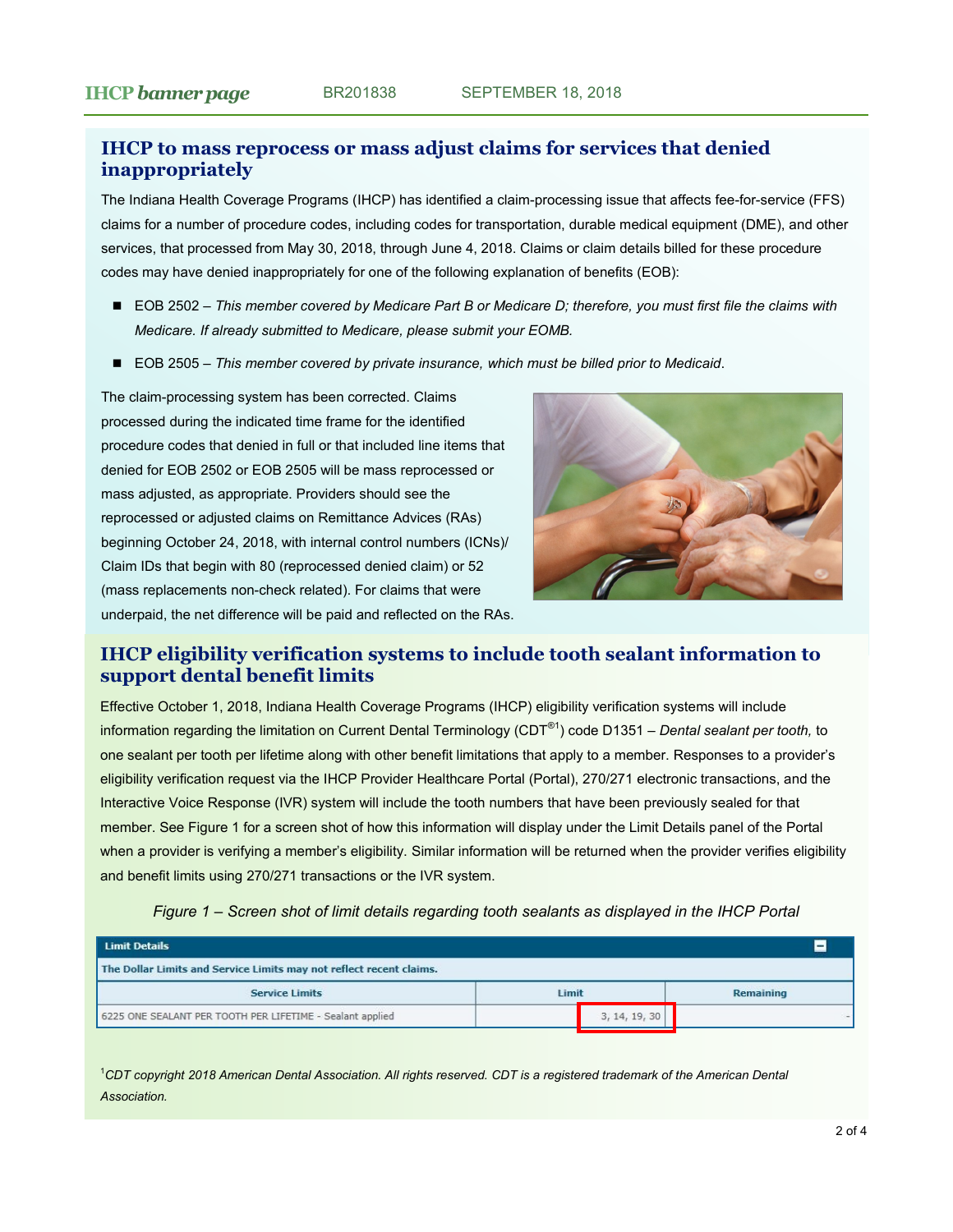# <span id="page-2-0"></span>**Procedure codes reimbursable in the outpatient setting and linked to revenue code 636**

Effective October 18, 2018, the Indiana Health Coverage Programs (IHCP) will allow reimbursement for the procedure codes in Table 2 in the outpatient setting*.* This will apply to outpatient services rendered under the fee-for-service (FFS) and managed care delivery systems for dates of service (DOS) on or after October 18, 2018.

The IHCP will link the procedure codes in Table 2 to revenue code 636 – *Pharmacy-Extension of 025X-Drugs Requiring Detailed Coding.* Beginning October 18, 2018, providers may bill the procedure codes in Table 2 together with revenue code 636, as appropriate, for reimbursement consideration. The codes in Table 2 will be priced with a maximum fee rate. Some exceptions apply to outpatient pricing for Healthy Indiana Plan (HIP). Questions about outpatient pricing for HIP members should be directed to the managed care entity (MCE) with which the member is enrolled.

These changes will be reflected in the next regular update to the *[Outpatient Fee Schedule](http://provider.indianamedicaid.com/ihcp/Publications/MaxFee/fee_schedule.asp)* at indianamedicaid.com. The revenue code linkage will be reflected in the *Revenue Codes Linked to Specific Procedure Codes* table on the [Code Sets](http://provider.indianamedicaid.com/general-provider-services/billing-and-remittance/code-sets.aspx) web page of the website.

| <b>Procedure</b><br>code | <b>Description</b>                                                                                                                                                                          |
|--------------------------|---------------------------------------------------------------------------------------------------------------------------------------------------------------------------------------------|
| 90585                    | Bacillus Calmette-Guerin vaccine (BCG) for tuberculosis, live, for percutaneous use                                                                                                         |
| 90586                    | Bacillus Calmette-Guerin vaccine (BCG) for bladder cancer, live, for intravesical use                                                                                                       |
| 90670                    | Pneumococcal conjugate vaccine, 13 valent, for intramuscular use                                                                                                                            |
| 90710                    | Measles, mumps, rubella, and varicella vaccine (MMRV), live, for subcutaneous use                                                                                                           |
| C9497                    | Loxapine, inhalation powder, 10 mg                                                                                                                                                          |
| J0350                    | Injection, anistreplase, per 30 units                                                                                                                                                       |
| J0395                    | Injection, arbutamine HCI, 1 mg                                                                                                                                                             |
| J0600                    | Injection, edetate calcium disodium, up to 1,000 mg                                                                                                                                         |
| J0800                    | Injection, corticotropin, up to 40 units                                                                                                                                                    |
| J1212                    | Injection, DMSO, dimethyl sulfoxide, 50%, 50 ml                                                                                                                                             |
| J1430                    | Injection, ethanolamine oleate, 100 mg                                                                                                                                                      |
| J1438                    | Injection, etanercept, 25 mg (code may be used for Medicare when drug administered under<br>the direct supervision of a physician, not for use when drug is self-administered)              |
| J1560                    | Injection, gamma globulin, intramuscular, over 10 cc                                                                                                                                        |
| J1830                    | Injection interferon beta-1b, 0.25 mg (code may be used for Medicare when drug<br>administered under the direct supervision of a physician, not for use when drug is self-<br>administered) |
| J1945                    | Injection, lepirudin, 50 mg                                                                                                                                                                 |

*Table 2 – Procedure codes reimbursable in the outpatient setting and linked to revenue code 636, effective for DOS on or after October 18, 2018* 

*continued*